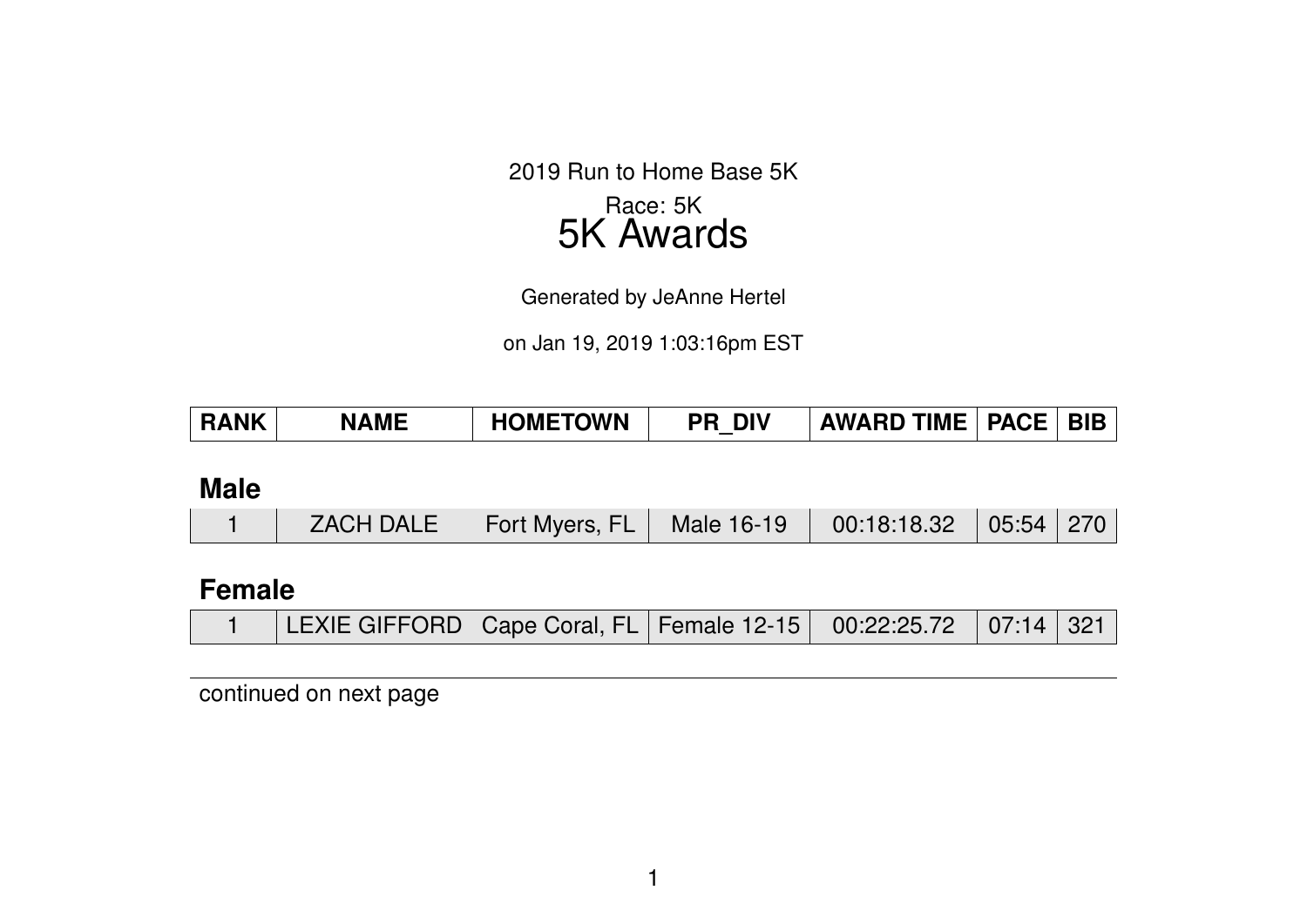| <b>RANK</b>         | <b>NAME</b>                             | <b>HOMETOWN</b> | <b>PR DIV</b> | AWARD TIME   PACE   BIB |       |     |  |  |
|---------------------|-----------------------------------------|-----------------|---------------|-------------------------|-------|-----|--|--|
| <b>Male Masters</b> |                                         |                 |               |                         |       |     |  |  |
|                     | <b>PAUL GIANNOBILE</b>   Minnetonka, MN |                 | Male 55-59    | 00:18:37.76             | 06:01 | 150 |  |  |

### **Female Masters**

|  | <b>NATALIE LIMA</b> | North Port, FL Female 50-54 00:21:07.97 07:33 217 |  |  |  |  |
|--|---------------------|---------------------------------------------------|--|--|--|--|
|--|---------------------|---------------------------------------------------|--|--|--|--|

#### **Male Grand Masters**

| DALIL CIANNIQDILE<br><b>TAUL UIANNOUILE</b> | Minnatonica MNI<br><u>Minicionina, ivity</u> | MoleEEEQ<br><del>Malc JJ-JJ</del> | <u>AA.10.07.70</u><br><del>uu. 10.07.70</del> | <del>06:01</del> | <del>150</del> |
|---------------------------------------------|----------------------------------------------|-----------------------------------|-----------------------------------------------|------------------|----------------|
| <b>WADE CORBY</b>                           | - US                                         | Male 50-54                        | 00:21:15.71                                   | 06:52            | $+337$         |

### **Female Grand Masters**

| <u>MATALIE LIMAA</u><br>IVAIALIL LIIVIA                        | North Port, FL Female 50-54   00:21:07.97 |  | <del>07:33</del>   <del>217</del> |  |
|----------------------------------------------------------------|-------------------------------------------|--|-----------------------------------|--|
| KRISTEN LAFAVOR   Minneapolis, MN   Female 60-64   00:26:01.21 |                                           |  | 08:24 152                         |  |

## **Male Senior Grand Masters**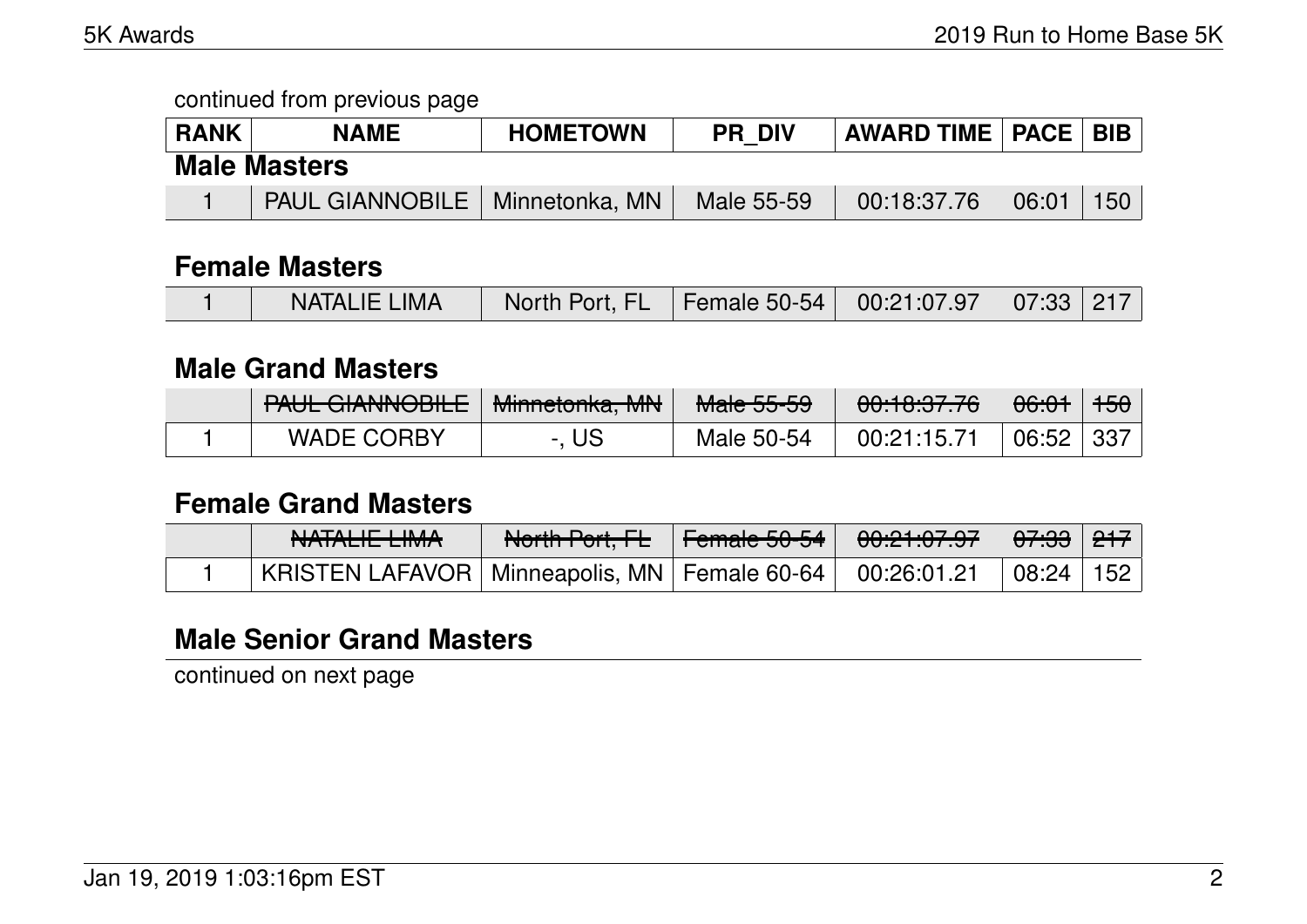| <b>RANK</b> | <b>NAME</b>         | <b>HOMETOWN</b> | <b>PR DIV</b> | <b>AWARD TIME   PACE   BIB  </b> |       |     |
|-------------|---------------------|-----------------|---------------|----------------------------------|-------|-----|
|             | <b>JAY PRICHARD</b> | Van Wert, OH    | Male 60-64    | 00:21:31.91                      | 06:57 | 608 |

## **Female Senior Grand Masters**

| <u>MNOTEN LALAVUN</u> | Minneson Le MM<br><b>MINITICADUNS, IVITY</b> | L<br>$\parallel$ $\Gamma$ on ratio $\sim$ 00-04 $\parallel$ | 0.000001<br>0.20.01.21 | <del>08:24</del> ∣ <del>152</del> ∣ |  |
|-----------------------|----------------------------------------------|-------------------------------------------------------------|------------------------|-------------------------------------|--|
| <b>ROBIN SMITH</b>    | Cape Coral, FL                               | Female 60-64 $\parallel$                                    | $\perp$ 00:26:33.49    | 08:34 209                           |  |

## **Male 1-11**

| <b>CHASE KAPLAN</b>                   | Fort Myers, FL | Male 1-11 | 00:24:06.66 | $07:46 \mid 223$ |     |
|---------------------------------------|----------------|-----------|-------------|------------------|-----|
| ALEXANDER LEONARDO   Flower Mound, TX |                | Male 1-11 | 00:24:59.75 | 08:03            | 193 |
| <b>RONAN KEYS</b>                     | Sarasota, FL   | Male 1-11 | 00:25:13.04 | 08:08            | -62 |

### **Female 1-11**

| <b>JESSI B</b>        | Shepherd, MT   | Female 1-11 | 00:27:42.19 | 08:56            | 103 |
|-----------------------|----------------|-------------|-------------|------------------|-----|
| <b>CHEYENNE KOPKO</b> | Fort Myers, FL | Female 1-11 | 00:37:51.92 | $12:12 \mid 235$ |     |
| KAYLEE GALLAGHER      | Naples, FL     | Female 1-11 | 00:38:35.97 | 12:26            | 584 |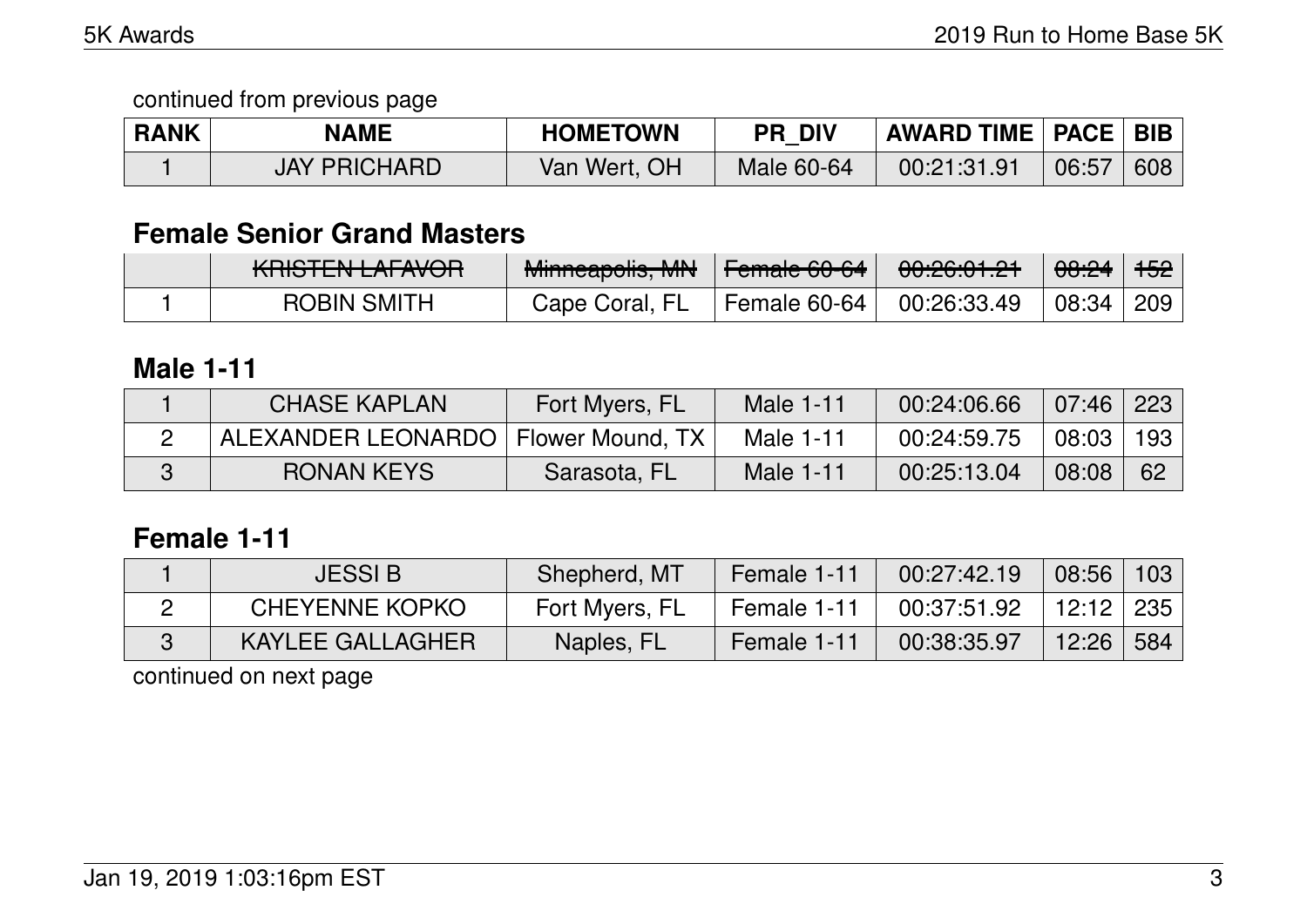| <b>INK</b><br><b>ME</b><br>NL.<br>л. | <b>METOWN</b><br>эмг | ווכ<br>DI | <b>TIME</b><br><b>AWARD</b> | $\mathsf{C}\mathsf{E}$<br>PΔ.<br>$-$ | <b>BIE</b> |
|--------------------------------------|----------------------|-----------|-----------------------------|--------------------------------------|------------|
|--------------------------------------|----------------------|-----------|-----------------------------|--------------------------------------|------------|

### **Male 12-15**

| <b>KYLE GALLAGHER</b> | Naples, FL     | Male 12-15 | 00:25:35.73 | $08:15$ 583   |  |
|-----------------------|----------------|------------|-------------|---------------|--|
| BLAKE WARE            | Fort Myers, FL | Male 12-15 | 00:25:46.10 | 08:18 161     |  |
| <b>JAKE TROTTIER</b>  | Fort Myers, FL | Male 12-15 | 00:26:30.74 | $08:33$   155 |  |

# **Female 12-15**

| <u>I EVIE AIEFADD</u><br><b>CLAIL UILL UILD</b> | Cape Coral, FL   Female 12-15 |                            | 00:22:25.72 | ା <del>07:14</del> ା <del>321</del> |  |
|-------------------------------------------------|-------------------------------|----------------------------|-------------|-------------------------------------|--|
| ANE WICHLINSKI                                  | Naples, FL                    | Female 12-15   00:42:48.90 |             | │ 13:47 │ 283                       |  |
| <b>INEZ LOEBS</b>                               | Fort Myers, FL   Female 12-15 |                            | 00:59:07.74 | 19:02 361                           |  |

## **Male 16-19**

| $2101$ $\Box$<br>ZAVIT DALE | Fort Myers, FL | Male 16-19 | $\begin{array}{ccc}\n\text{A} & \text{A} & \text{A} & \text{A} & \text{A} \\ \text{A} & \text{A} & \text{A} & \text{A} & \text{A}\n\end{array}$<br><b>00.10.10.04</b> | <del>05:54</del> ∣ <del>270</del> |                |
|-----------------------------|----------------|------------|-----------------------------------------------------------------------------------------------------------------------------------------------------------------------|-----------------------------------|----------------|
| <b>JORGE RUIZ</b>           | Fort Myers, FL | Male 16-19 | 00:22:33.00                                                                                                                                                           | $07:16 \mid 257$                  |                |
| <b>GATES WICHLINSKI</b>     | Naples, FL     | Male 16-19 | 00:31:19.64                                                                                                                                                           | 10:05                             | $^{\circ}$ 284 |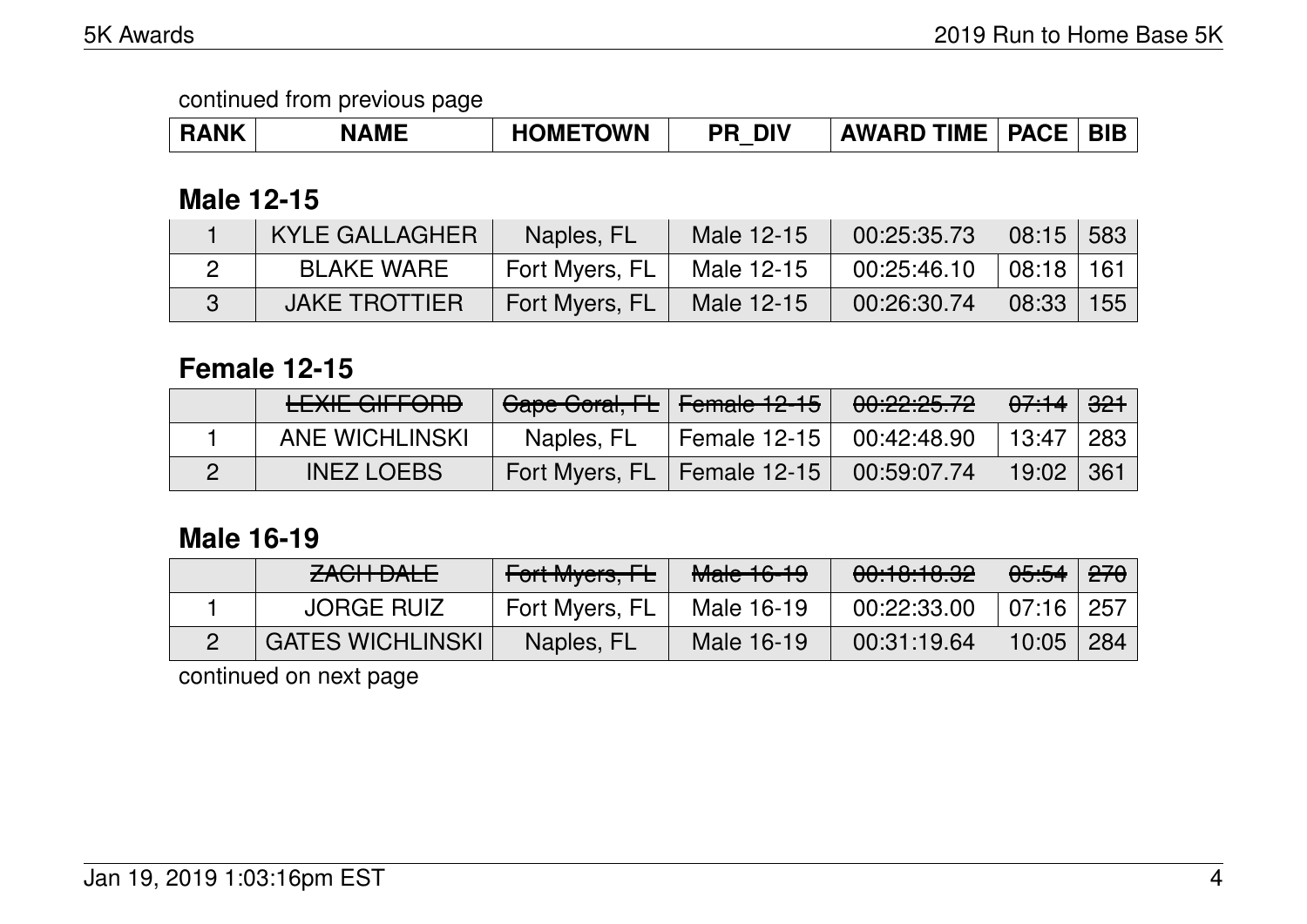continued from previous page

| <b>RANK</b> | <b>NAMF</b> | <b>HOMETOWN</b> | <b>DIV</b><br>РR | TIME<br><b>AWARD</b> | <b>PACE</b> |  |
|-------------|-------------|-----------------|------------------|----------------------|-------------|--|
|-------------|-------------|-----------------|------------------|----------------------|-------------|--|

## **Female 16-19**

| <b>JAMIE TANTO</b>  | Fort Myers, FL                                               | Female $16-19$      | 00:23:49.59 | 07:41       | 244 |
|---------------------|--------------------------------------------------------------|---------------------|-------------|-------------|-----|
| JESSICA KATZ        | Coral Springs, FL   Female 16-19   00:35:03.55   11:18   162 |                     |             |             |     |
| <b>TUKIYA COOKS</b> | -. US                                                        | <b>Female 16-19</b> | 00:42:09.22 | $13:35$ 255 |     |

# **Male 20-24**

| <b>STEPHEN FENNER</b> | Estero, FL     | Male 20-24 | 00:24:43.65 | 07:58         | 628    |
|-----------------------|----------------|------------|-------------|---------------|--------|
| <b>TONY PUCINO</b>    | Cape Coral, FL | Male 20-24 | 00:25:31.50 | $08:13$   359 |        |
| MELVIN VIGO           | Fort Myers, FL | Male 20-24 | 00:40:43.45 | 13:07         | -339 I |

## **Female 20-24**

| <b>JESSICA KLEIST</b>  | North Aurora, IL   Female 20-24 | 00:28:20.30         | 09:08 236 |      |
|------------------------|---------------------------------|---------------------|-----------|------|
| <b>ASHLEY SORENSON</b> | Fort Myers, $FL$   Female 20-24 | 00:28:31.89         | 09:12 602 |      |
| <b>MARLENE TENORIO</b> | Cape Coral, $FL$   Female 20-24 | $\sqrt{0.29:06.94}$ | 09:23     | - 58 |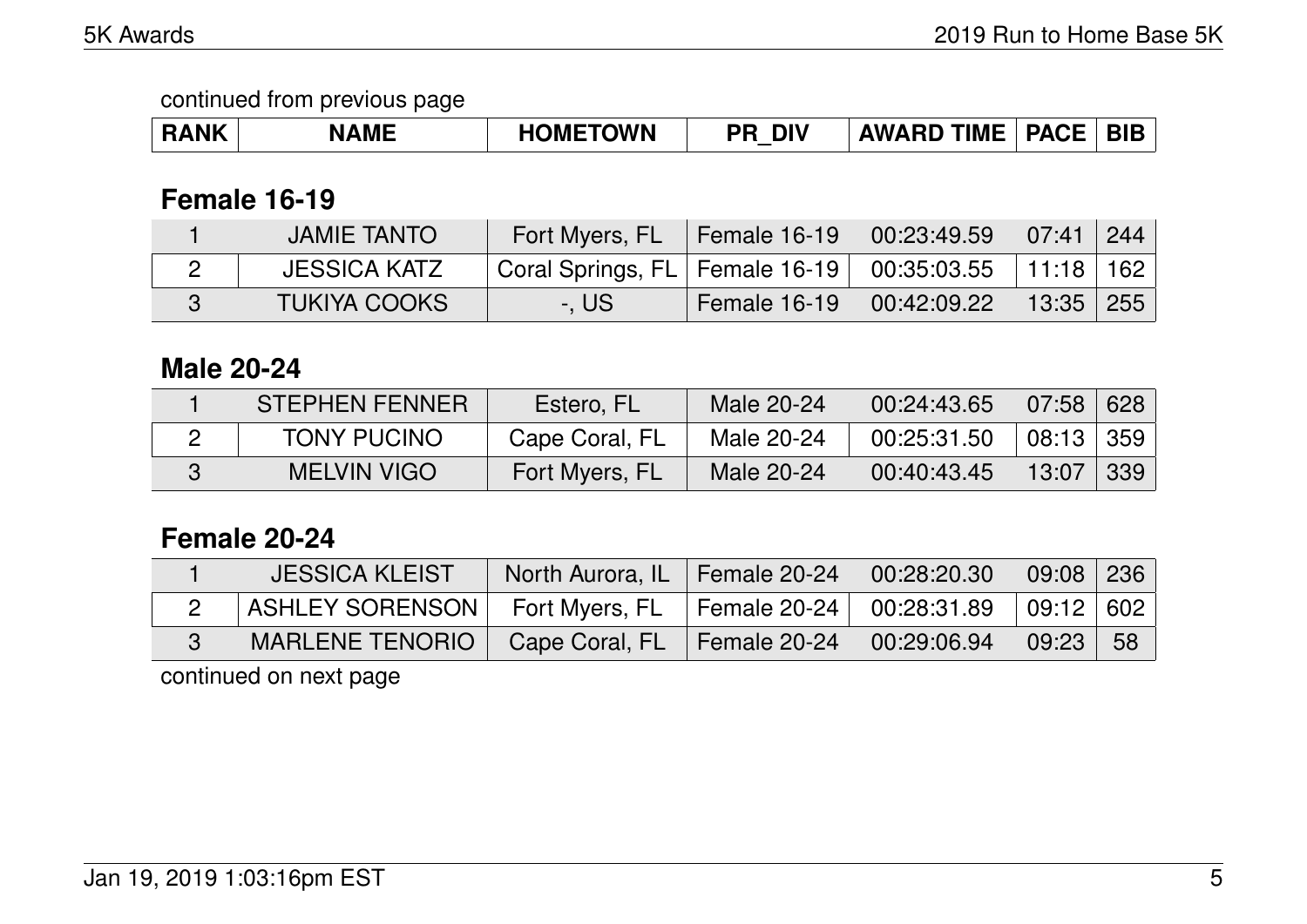| RANK | <b>NAME</b> | <b>METOWN</b><br>OME<br>. . | <b>DIV</b><br>ספ | <b>TIME</b><br><b>AWARD</b> | <b>PACE</b> | <b>BIB</b> |
|------|-------------|-----------------------------|------------------|-----------------------------|-------------|------------|
|------|-------------|-----------------------------|------------------|-----------------------------|-------------|------------|

## **Male 25-29**

| <b>GIBSON BASTAR</b>                | Fort Myers, FL | Male 25-29        | 00:21:20.00 | 106:52        | 195 |
|-------------------------------------|----------------|-------------------|-------------|---------------|-----|
| NICHOLAS ABERNATHY   Cape Coral, FL |                | Male 25-29        | 00:21:28.08 | $06:55$   142 |     |
| <b>DREW VOGEL</b>                   | Cape Coral, FL | <b>Male 25-29</b> | 00:21:55.65 | 07:04 384     |     |

### **Female 25-29**

| <b>KATIE BURKETT</b> | Fort Myers, FL   Female 25-29   00:25:41.49 |                            | 08:17 603                         |  |
|----------------------|---------------------------------------------|----------------------------|-----------------------------------|--|
| ALEKSANDRA TIMROTS   | Estero, FL                                  | Female 25-29   00:26:05.86 | $\vert$ 08:25 $\vert$ 280 $\vert$ |  |
| <b>LAUREN TAYLOR</b> | Fort Myers, FL   Female 25-29   00:29:35.87 |                            | 09:32 623                         |  |

### **Male 30-34**

| <b>JOSHUA DORSEY</b>                        | Fort Myers, FL | Male 30-34 | 00:20:09.91 | $06:30$ 216 |  |
|---------------------------------------------|----------------|------------|-------------|-------------|--|
| <b>KEVIN KRELL</b>                          | Fort Myers, FL | Male 30-34 | 00:22:13.20 | 07:10 314   |  |
| <b>GREGGORY WIMPERIS   Fort Myers, FL  </b> |                | Male 30-34 | 00:24:07.72 | 07:46 627   |  |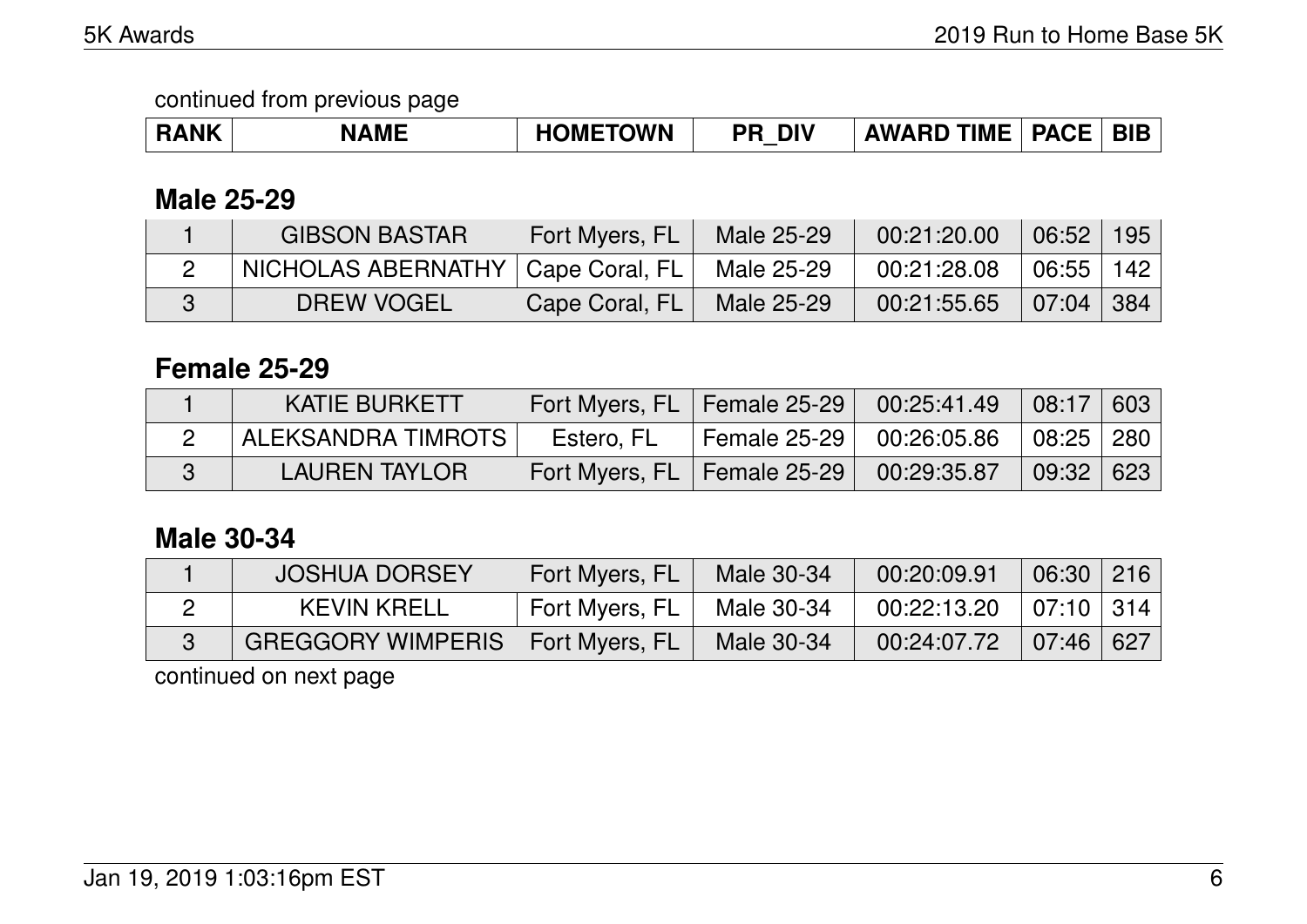| <b>RANK</b> | AME | <b>TOWN</b><br>NNC | <b>DIV</b><br>DD<br>ח־ | <b>TIME</b><br>۱W | <b>-----</b><br>DΔι<br>AvL | BIF |
|-------------|-----|--------------------|------------------------|-------------------|----------------------------|-----|
|-------------|-----|--------------------|------------------------|-------------------|----------------------------|-----|

## **Female 30-34**

| <b>JO ANN WERBALIS</b> | Fort Myers, FL | Female 30-34 | 00:27:05.98 | $08:44$   137 |    |
|------------------------|----------------|--------------|-------------|---------------|----|
| <b>NICOLE TERRY</b>    | -. US          | Female 30-34 | 00:27:54.12 | $08:59$ 247   |    |
| <b>JESSICA STALEY</b>  | Cape Coral, FL | Female 30-34 | 00:29:02.43 | 09:21         | 8C |

## **Male 35-39**

| <b>CEDRIC MCBRIDE</b>  | Lehigh Acres   | Male 35-39                   | 00:22:24.08 | $07:13$ 393      |  |
|------------------------|----------------|------------------------------|-------------|------------------|--|
| <b>JAIME FERNANDEZ</b> | Fort Myers, FL | ' Male Veteran/Military r    | 00:22:52.39 | $07:22 \mid 626$ |  |
| <b>ZACHARY MCQUIRT</b> | Fort Myers, FL | <b>Male Veteran/Military</b> | 00:23:27.66 | $07:34$ 392      |  |

## **Female 35-39**

| KIM SCHEETZ                           | Lehigh Acres, FL | Female 35-39 | 00:24:06.34 | $07:46 \mid 376$ |     |
|---------------------------------------|------------------|--------------|-------------|------------------|-----|
| CATHERINE LEONARDO   Flower Mound, TX |                  | Female 35-39 | 00:25:07.06 | $08:06$          | 190 |
| <b>ASHLEY RICH</b>                    | Punta Gorda, FL  | Female 35-39 | 00:25:56.53 | 08:21            | 330 |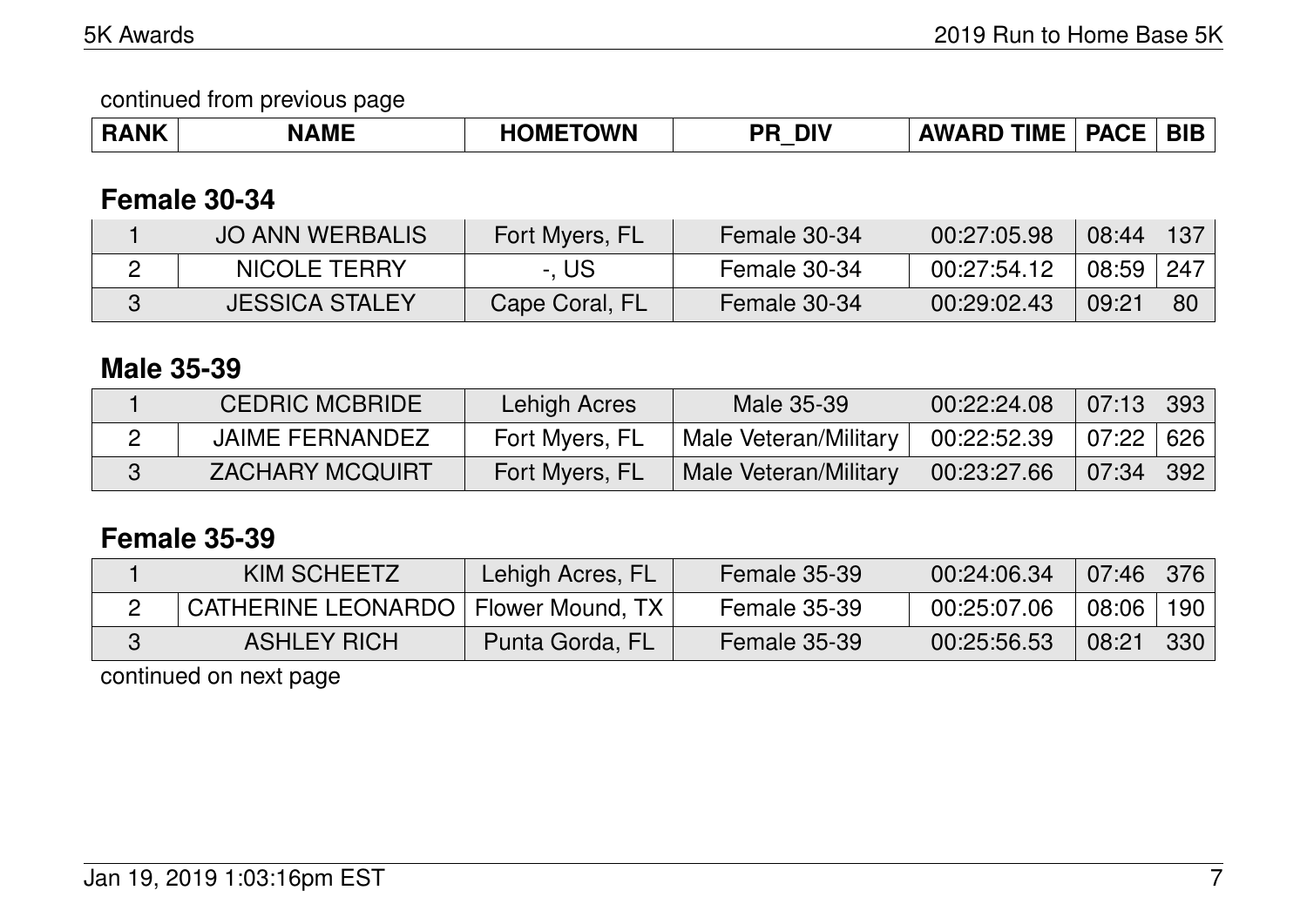### **Male 40-44**

| <b>SEAN MELVIN</b>    | Naples, FL  | Male 40-44            | 00:19:50.67 | 06:24            |  |
|-----------------------|-------------|-----------------------|-------------|------------------|--|
| <b>BRIAN JACKSON</b>  | -. US       | Male 40-44            | 00:20:11.12 | 06:30            |  |
| <b>WAYNE DEMEYERE</b> | Labelle, FL | Male Veteran/Military | 00:22:45.48 | $07:20 \mid 618$ |  |

### **Female 40-44**

| <b>PATRICIA BELL</b> | Fort Myers, FL | Female 40-44 | 00:24:28.28 | 07:53 | 346 |
|----------------------|----------------|--------------|-------------|-------|-----|
| RHONDA KEMPEN        | Kaukauna, WI   | Female 40-44 | 00:25:16.20 | 08:09 | 625 |
| KIMBERLY SCARDINO    | Naples, FL     | Female 40-44 | 00:26:41.64 | 08:36 | 213 |

### **Male 45-49**

| <b>SAMMY CASELLA</b> | Sunrise Beach, MO | Male 45-49 | 00:22:19.04 | 07:11       | 607 |
|----------------------|-------------------|------------|-------------|-------------|-----|
| <b>PAUL CLEMENT</b>  | Fort Myers, FL    | Male 45-49 | 00:24:10.01 | 07:47   373 |     |
| <b>CJ BUHL</b>       | Shepherd, MT      | Male 45-49 | 00:26:59.93 | 08:42       | 106 |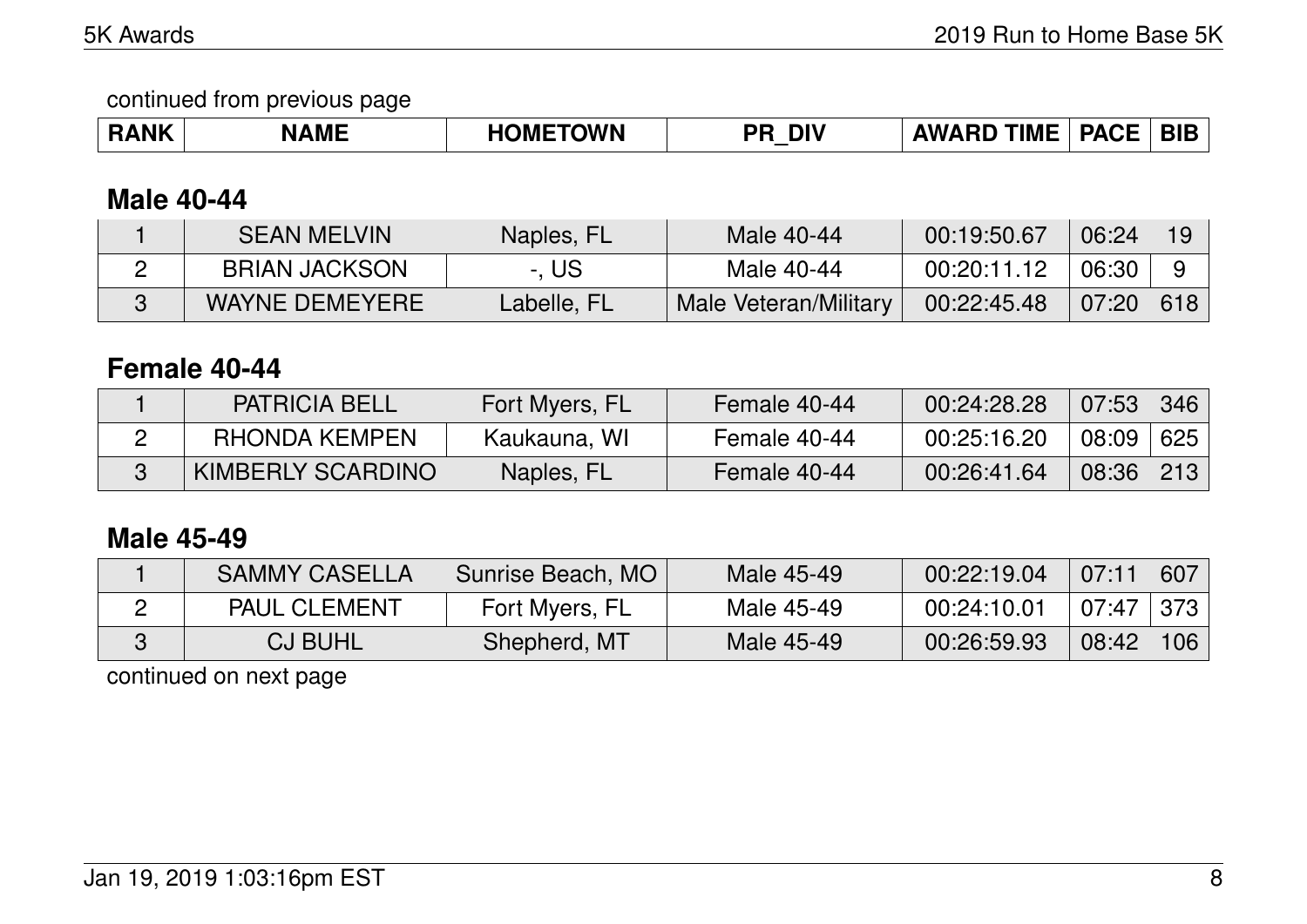| <b>RANK</b> | <b>NAME</b> | <b>OMETOWN</b> | <b>DIV</b><br>DD | <b>TIME</b><br><b>AWARD</b> | <b>PACF</b><br>АСГ | ÐH<br>nı. |
|-------------|-------------|----------------|------------------|-----------------------------|--------------------|-----------|
|-------------|-------------|----------------|------------------|-----------------------------|--------------------|-----------|

### **Female 45-49**

| <b>PATTY VERDONCK</b> | Fort Myers, FL   Female 45-49 |                                           | 00:24:49.43 | $\vert$ 08:00 $\vert$ 379 $\vert$ |  |
|-----------------------|-------------------------------|-------------------------------------------|-------------|-----------------------------------|--|
| LYNN STINSON          |                               | Sarasota, FL   Female 45-49   00:24:52.71 |             | $\mid$ 08:01   135                |  |
| <b>TRACIE HB</b>      | Shepherd, MT   Female 45-49   |                                           | 00:27:40.11 | $08:55$   122                     |  |

#### **Male 50-54**

| <u>MADE CODDV</u><br><del>WADL OONDT</del> | $- \theta$     | Mole EQE4<br><del>Maic JU-J4</del> | 00:21:15.71 | <del>06:51</del> | <del>337</del> |
|--------------------------------------------|----------------|------------------------------------|-------------|------------------|----------------|
| DAVID BASSEL                               | Naples, FL     | Male 50-54                         | 00:21:33.49 | 06:57            | . 371          |
| <b>PAUL DANDINI</b>                        | Fort Myers, FL | Male 50-54                         | 00:22:40.12 | 07:18            | 90             |
| DAVID GALE                                 | -, US          | Male 50-54                         | 00:23:16.78 | 07:30            | 328            |

## **Female 50-54**

| NIATAL IT I INJA<br>NAIALIL LIMA                                    | North Port, FL   Female 50-54 | 0.01.07.07<br>$\overline{U}$ | <del>06:49</del>   <del>217</del> |  |
|---------------------------------------------------------------------|-------------------------------|------------------------------|-----------------------------------|--|
| LINDA SETHARES-CARUSO   Cape Coral, FL   Female 50-54   00:27:33.81 |                               |                              | 08:53   266                       |  |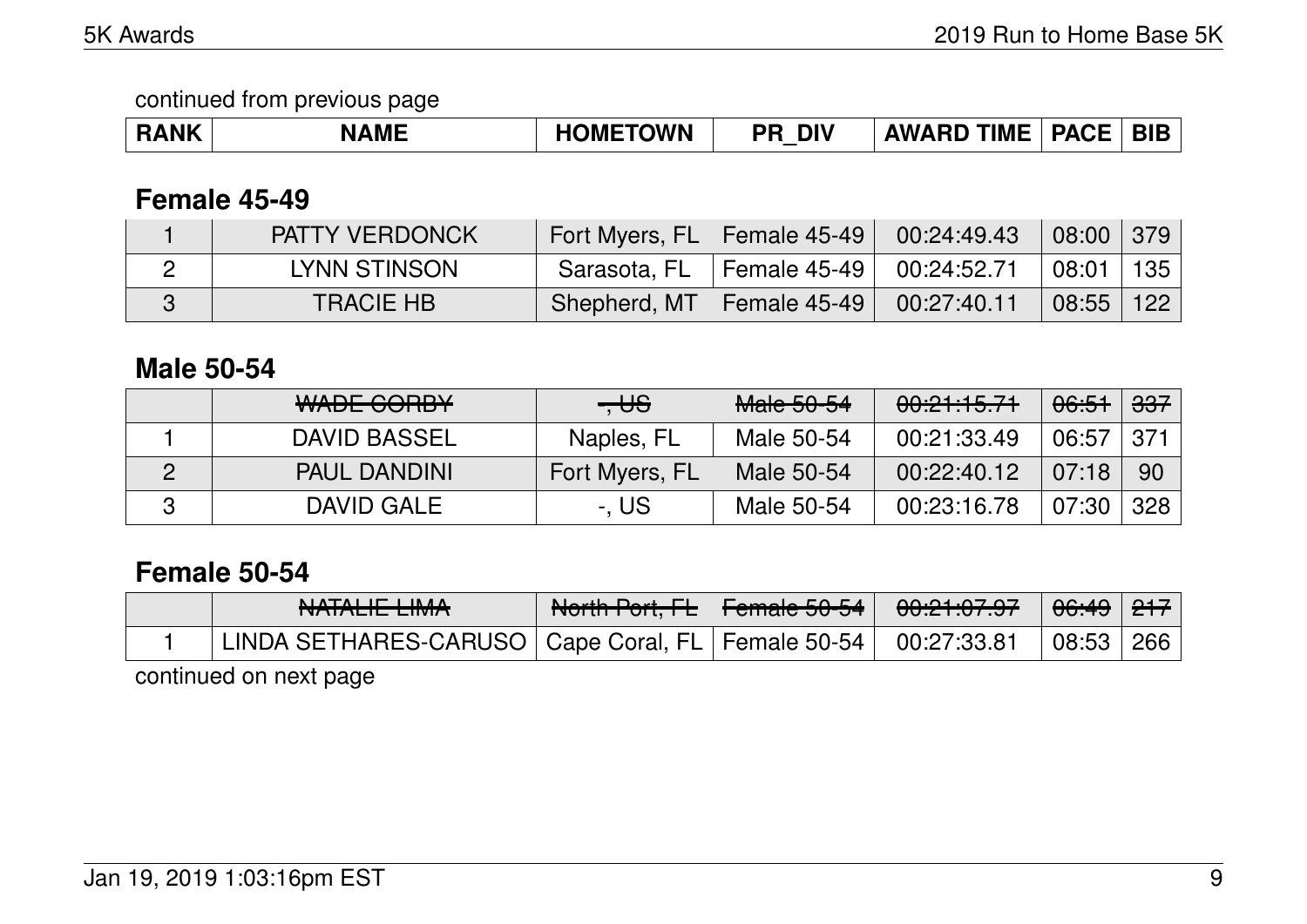| <b>RANK</b> | <b>NAME</b>                | <b>HOMETOWN</b> | <b>PR DIV</b>            | <b>AWARD TIME   PACE   BIB  </b> |       |     |
|-------------|----------------------------|-----------------|--------------------------|----------------------------------|-------|-----|
|             | <b>COLEEN HARRINGTON</b>   | Naples, FL      | <b>Female 50-54</b>      | 00:27:36.53                      | 08:54 | 120 |
|             | <b>ELISABETH BRODERICK</b> | Naples, FL      | Female 50-54 $\parallel$ | 00:28:14.77                      | 09:06 | 358 |

### **Male 55-59**

| DALIL CIANINIODILE<br><b>TAUL UIAINVUULE</b> | Minnetonka, MN  | <b>Male 55-59</b> | 00:10:37.76 | 06:00 | $+50$ |
|----------------------------------------------|-----------------|-------------------|-------------|-------|-------|
| <b>ROBERT NICHOLS</b>                        | Fort Myers, FL  | Male 55-59        | 00:23:14.98 | 07:30 | 260   |
| <b>PAUL BANKS</b>                            | -. US           | Male 55-59        | 00:24:39.39 | 07:57 | 164   |
| <b>JOSEPH SMIGEL</b>                         | Punta Gorda, FL | Male 55-59        | 00:25:35.87 | 08:15 | 172   |

## **Female 55-59**

| <b>ROSIE COURTNEY</b> | -. US          | <b>Female 55-59</b>          | 00:27:29.09 | 08:51       |                     |
|-----------------------|----------------|------------------------------|-------------|-------------|---------------------|
| <b>CAREN SIMPSON</b>  | Fort Myers, FL | Female 55-59   $00:30:23.01$ |             | 09:47   201 |                     |
| <b>LORI SCOTT</b>     | Bend, OR       | <b>Female 55-59</b>          | 00:31:27.03 | 10:08       | $\vert$ 342 $\vert$ |

# **Male 60-64**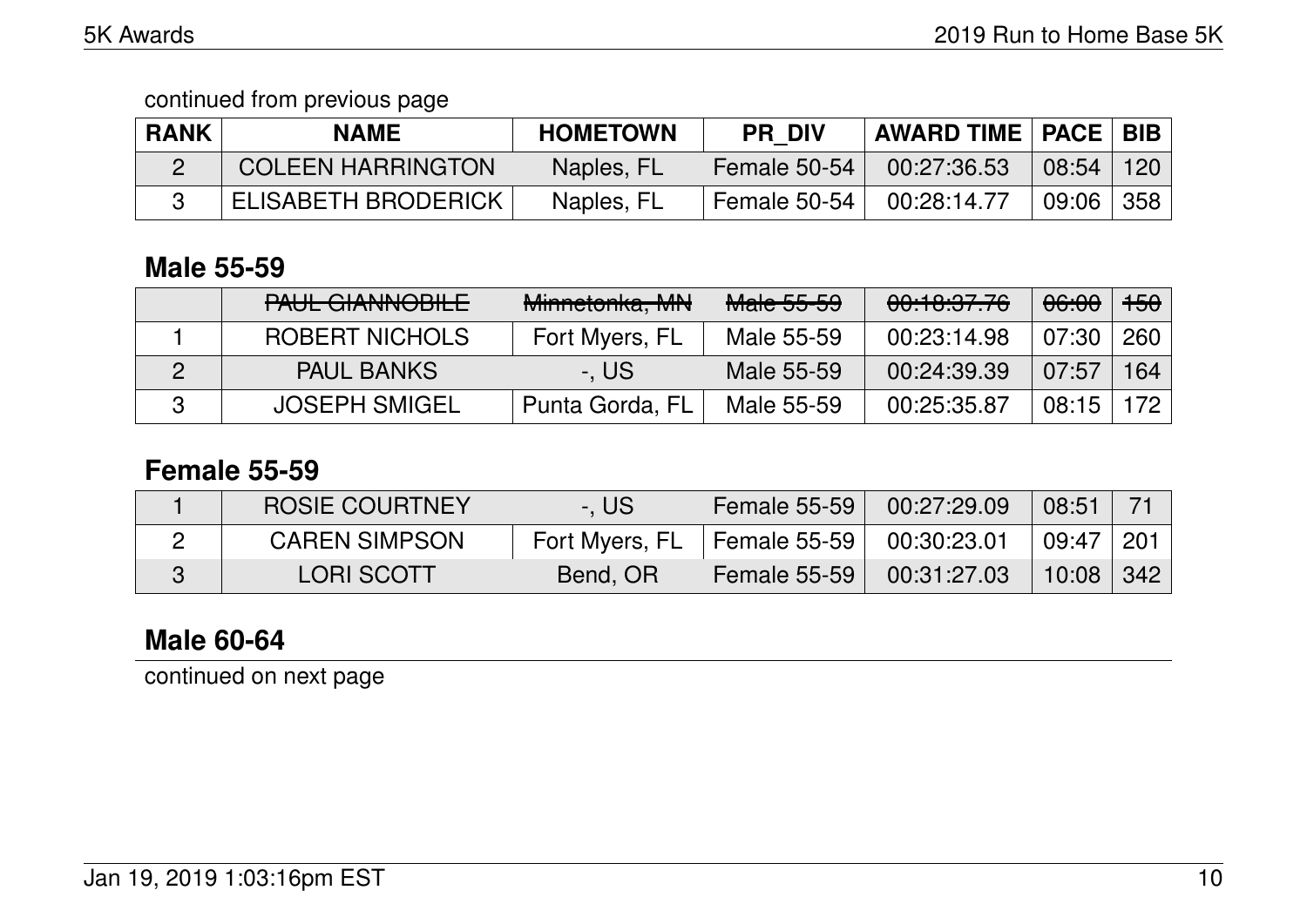| <b>RANK</b> | <b>NAME</b>             | <b>HOMETOWN</b> | <b>PR DIV</b>                 | <b>AWARD TIME   PACE</b>                    |                  | <b>BIB</b> |
|-------------|-------------------------|-----------------|-------------------------------|---------------------------------------------|------------------|------------|
|             | JAY PRICHARD            | Van Wert, OH    | MoleCOCA<br><b>Malc OU-04</b> | <u>00.01.01.01</u><br><u>UU. LI. JI. JT</u> | <del>06:56</del> | 608        |
|             | <b>JAMES SWIFT</b>      | Estero, FL      | Male 60-64                    | 00:22:27.67                                 | 07:14            | 13         |
| 2           | <b>JIM HEAPS</b>        | Unknown         | Male 60-64                    | 00:24:05.24                                 | 07:46            | 92         |
|             | <b>DOUGLAS LINDERER</b> | Naples, FL      | Male 60-64                    | 00:24:05.64                                 | 07:46            | 183        |

## **Female 60-64**

| <u>VDICTENI I AFAVOD</u><br><u>MNOTEN EALAVON</u> | Minneapolis, MN  | Female 60-64 | 00:26:01.21                                        | <del>08:23</del> | <del>152</del> |
|---------------------------------------------------|------------------|--------------|----------------------------------------------------|------------------|----------------|
| DODIN CMITH<br><b>TITULO YING ATA</b>             | Gape Goral, FL   | Female 60-64 | <u>anoc.go 10</u><br><u>UU.CU.UU.<del>4</del>J</u> | <del>08:33</del> | <del>209</del> |
| <b>NANCY MUNROE</b>                               | Fort Myers, FL   | Female 60-64 | 00:29:29.13                                        | 09:30            | 196            |
| <b>FRANCINE GOLDEN</b>                            | Lehigh Acres, FL | Female 60-64 | 00:30:28.38                                        | 09:49            | 12             |
| <b>JILL STAPLES</b>                               | Fort Myers, FL   | Female 60-64 | 00:31:36.91                                        | 10:11            | 45             |

# **Male 65-69**

| JERRY CLEVENGER   | Fort Myers, FL | <b>Male 65-69</b> | 00:23:27.10 | $\parallel$ 07:33 $\parallel$ 323 |  |
|-------------------|----------------|-------------------|-------------|-----------------------------------|--|
| <b>JOHN BATES</b> | Captiva, FL    | Male 65-69        | 00:23:40.36 | 07:38 601                         |  |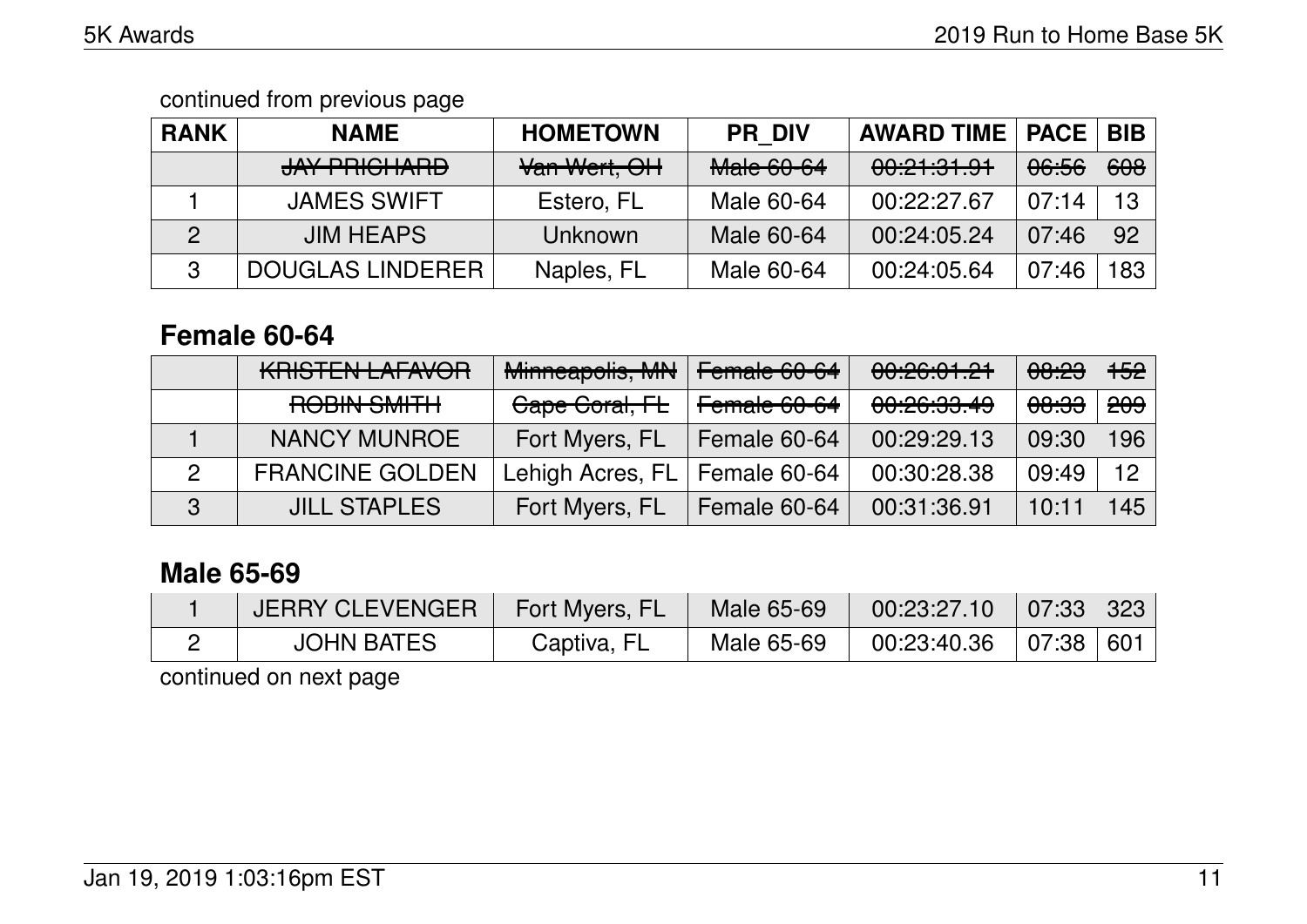| <b>RANK</b> | <b>NAME</b>    | <b>HOMETOWN</b> | <b>PR DIV</b>         | <b>AWARD TIME   PACE   BIB</b> |           |  |
|-------------|----------------|-----------------|-----------------------|--------------------------------|-----------|--|
|             | <b>ED DYER</b> | Naples, FL      | Male Veteran/Military | 00:25:30.21                    | 08:13 609 |  |

## **Female 65-69**

| <b>JOAN OSTENSON</b> | Minneapolis, MN | Female 65-69 | 00:33:38.44 | 10:50 | 138 |
|----------------------|-----------------|--------------|-------------|-------|-----|
| <b>SARAH HUNTON</b>  | Shelbyville, IN | Female 65-69 | 00:34:22.16 | 11.04 |     |
| ROBIN COLE           | Russiaville, IN | Female 65-69 | 00:38:45.33 | 12:29 | 612 |

## **Male 70-74**

| <b>JOHN BRUBAKER</b>           | Chatham, IL    | Male 70-74 | 00:26:41.79 | 08:36         | 55  |
|--------------------------------|----------------|------------|-------------|---------------|-----|
| <b>HEINRICH THEURETZBACHER</b> | Cape Coral, FL | Male 70-74 | 00:28:07.59 | 09:04         | 368 |
| <b>DAKE MULLIN</b>             | Naples, FL     | Male 70-74 | 00:29:04.77 | $09:22$   241 |     |

## **Female 70-74**

| <b>MARIELAINA MULLIN</b> | Naples, FL           | Female 70-74 | 00:25:50.86 | 08:20 | 243 |
|--------------------------|----------------------|--------------|-------------|-------|-----|
| <b>KATHERINE CANADY</b>  | North Fort Myers, FL | Female 70-74 | 00:37:52.44 | 12:12 |     |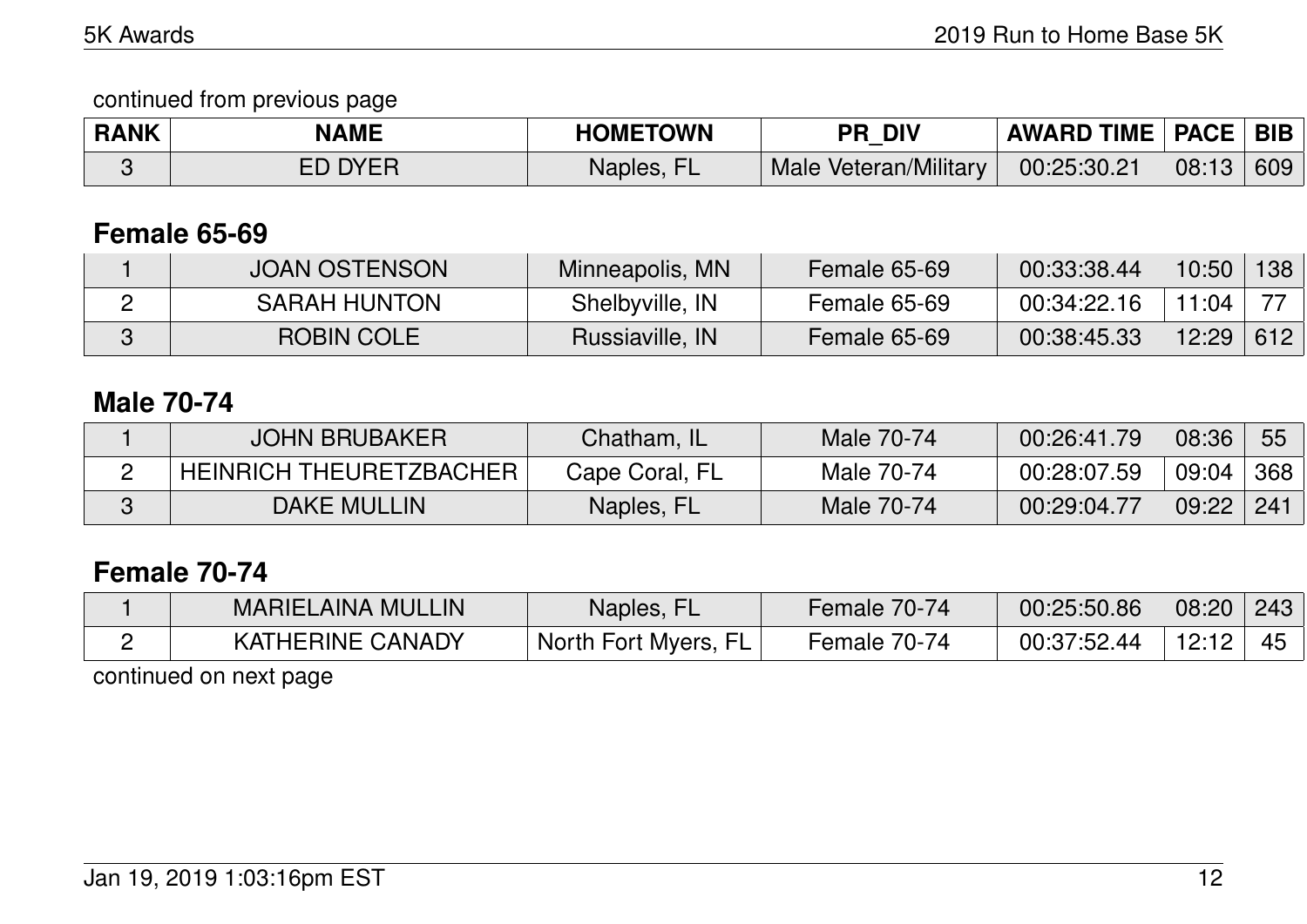| <b>RANK</b> | <b>NAME</b>      | <b>HOMETOWN</b> | <b>PR DIV</b> | <b>AWARD TIME   PACE   BIB  </b> |       |     |
|-------------|------------------|-----------------|---------------|----------------------------------|-------|-----|
|             | MARY ANN WALLACE | Naples, FL      | Female 70-74  | 00:42:11.03                      | 13:35 | 141 |

## **male 75-120**

| <b>DON TARASIEWICZ</b> | North Fort Myers, FL | male 75-120 | 00:28:06.74 | $09:03$ 372   |     |
|------------------------|----------------------|-------------|-------------|---------------|-----|
| <b>JIM BATTS</b>       | Naples, FL           | male 75-120 | 00:29:03.28 | $09:22$   614 |     |
| <b>VICTOR PACI</b>     | Boston, MA           | male 75-120 | 00:29:12.55 | 09:25         | 622 |

#### **female 75-120**

|  | <b>EILEEN MARKWOOD</b> | Columbus, OH | female 75-120 | 00:47:06.39 | 15:10 |  |
|--|------------------------|--------------|---------------|-------------|-------|--|
|--|------------------------|--------------|---------------|-------------|-------|--|

# **Female Veteran/Military**

| CHRISTINA DAWKINS | Fort Myers, FL | <b>Female Veteran/Military</b>        | 00:30:31.44 | 09:50      | 6 |
|-------------------|----------------|---------------------------------------|-------------|------------|---|
| LINDA ANDERS      | Labelle, FL    | Female Veteran/Military   00:32:07.68 |             | 10:21 356  |   |
| KELLI STYER       | Fort Myers, FL | Female Veteran/Military               | 00:34:55.39 | $11:15$ 59 |   |